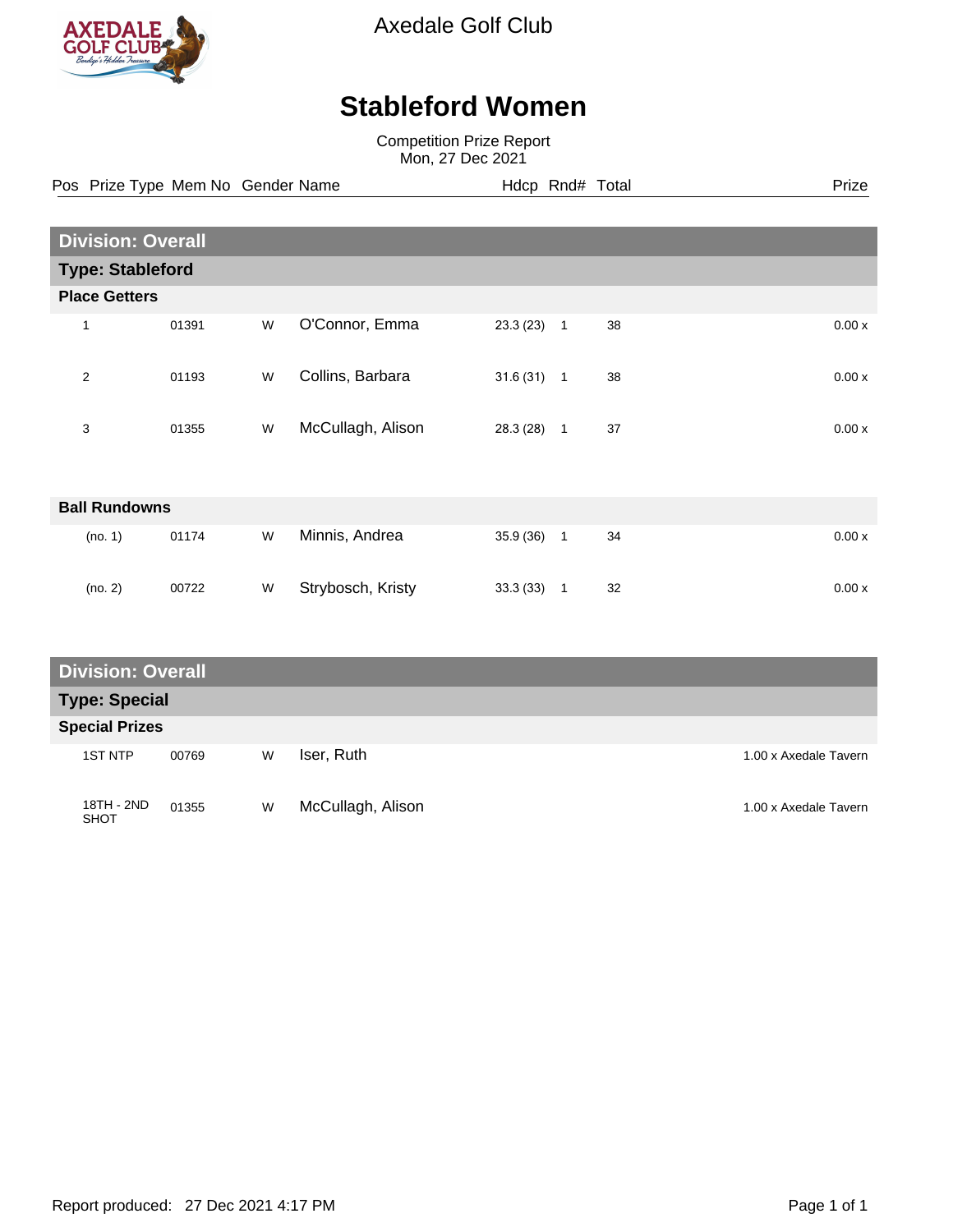

Axedale Golf Club

## **Stableford - Men**

Competition Prize Report Mon, 27 Dec 2021

Pos Prize Type Mem No Gender Name **Hdcp Rnd# Total** Prize Prize

| <b>Division: Div 1</b>  |       |   |                 |           |              |    |  |        |
|-------------------------|-------|---|-----------------|-----------|--------------|----|--|--------|
| <b>Type: Stableford</b> |       |   |                 |           |              |    |  |        |
| <b>Place Getters</b>    |       |   |                 |           |              |    |  |        |
| 1                       | 00770 | M | Kath, Fred      | 8.7(8)    | $\mathbf{1}$ | 36 |  | 0.00x  |
| 2                       | 01112 | M | McCullagh, John | 14.4 (13) | $\mathbf{1}$ | 36 |  | 0.00 x |
| 3                       | 01216 | M | Connelly, Rod   | 12.3(11)  | 1            | 35 |  | 0.00x  |

**Division: Div 2 Type: Stableford Place Getters** 1 00472 M Jeffrey, Stephen 15.7 (15) 1 38 0.00 x 2 01565 M Edwards, Stephen 29.5 (28) 1 38 0.00 x 3 01002 M Stove, Ian 20.5 (19) 1 36 0.00 x

| <b>Division: Overall</b> |            |   |                 |              |                |    |        |
|--------------------------|------------|---|-----------------|--------------|----------------|----|--------|
| <b>Type: Stableford</b>  |            |   |                 |              |                |    |        |
| <b>Ball Rundowns</b>     |            |   |                 |              |                |    |        |
| (no. 1)                  | 01123      | M | Higham, Derek   | 21.2(20)     | $\mathbf{1}$   | 35 | 0.00x  |
| (no. 2)                  | 00576      | M | Edwards, Brian  | $15.5(14)$ 1 |                | 35 | 0.00x  |
| (no. 3)                  | 00005      | M | Andrea, William | 18.7(18)     | $\overline{1}$ | 35 | 0.00 x |
| (no. 4)                  | 3051901795 | M | Bell, Nick      | 6.4(5)       | 1              | 34 | 0.00 x |